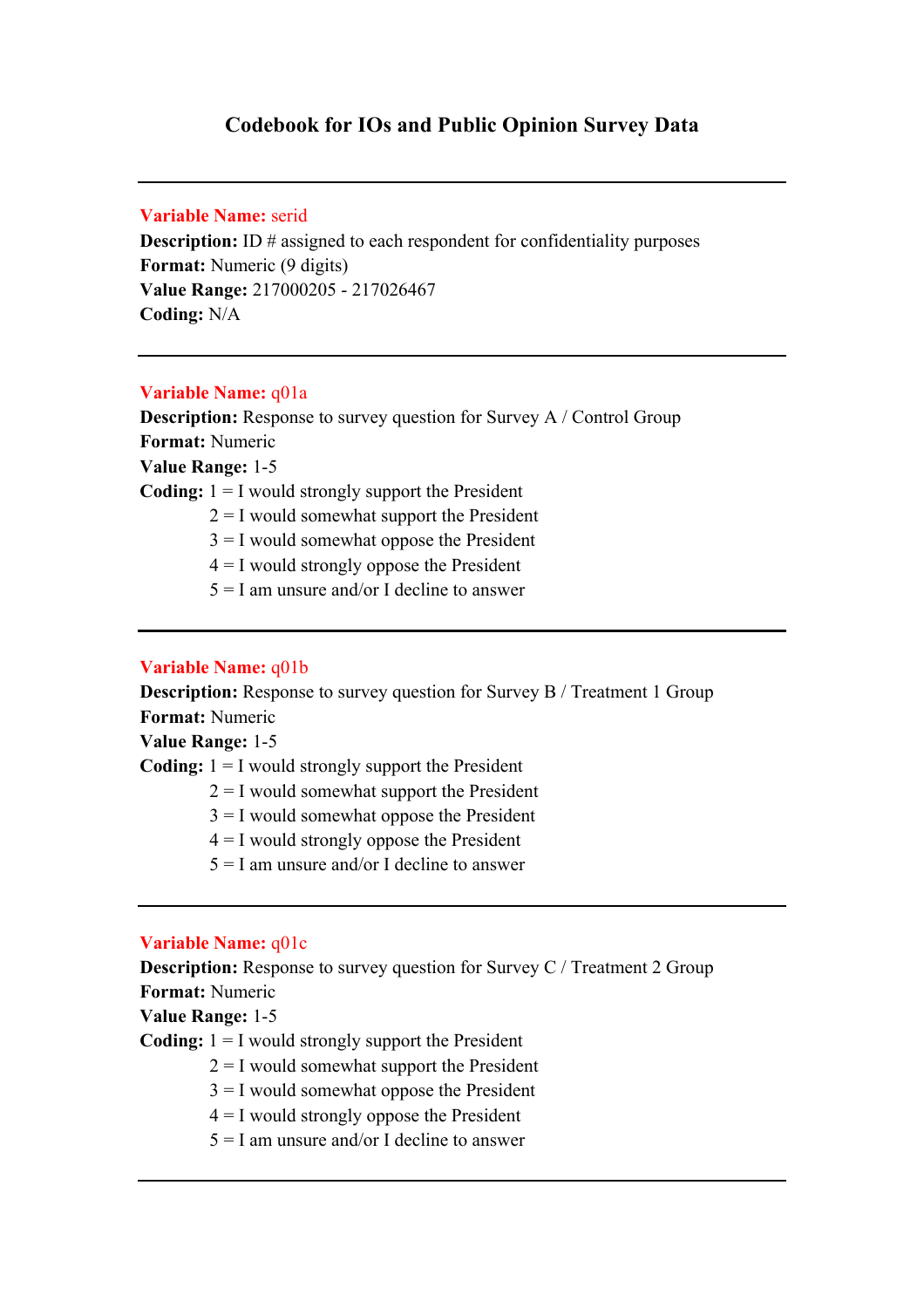### **Variable Name:** q01d

**Description:** Response to survey question for Survey D / Treatment 3 Group **Format:** Numeric

**Value Range:** 1-5

**Coding:** 1 = I would strongly support the President

- $2 = I$  would somewhat support the President
- $3 = I$  would somewhat oppose the President
- $4 = I$  would strongly oppose the President
- $5 = I$  am unsure and/or I decline to answer

### **Variable Name:** ppgender

**Description:** Respondent's reported gender **Format:** Numeric **Value Range:** 1-2 **Coding:**  $1 = Male$  $2$  = Female

### **Variable Name:** ppethm

**Description:** Respondent's reported race/ethnicity **Format:** Numeric **Value Range:** 1-5 **Coding:** 1 = White; Non-Hispanic 2 = Black; Non-Hispanic 3 = Other; Non-Hispanic  $4 =$ Hispanic

 $5 = 2 + \text{races}$ ; Non-Hispanic

### **Variable Name:** ppeduc

**Description:** Respondent's reported education level

**Format:** Numeric

**Value Range:** 1-7

**Coding:**  $1 =$  Less than high school

- $2 =$  High school graduate (high school diploma or GED equivalent)
- $3 =$  Some college, no degree
- $4 =$ Associate degree
- $5 =$ Bachelors degree
- $6$  = Masters degree
- 7 = Professional or Doctorate degree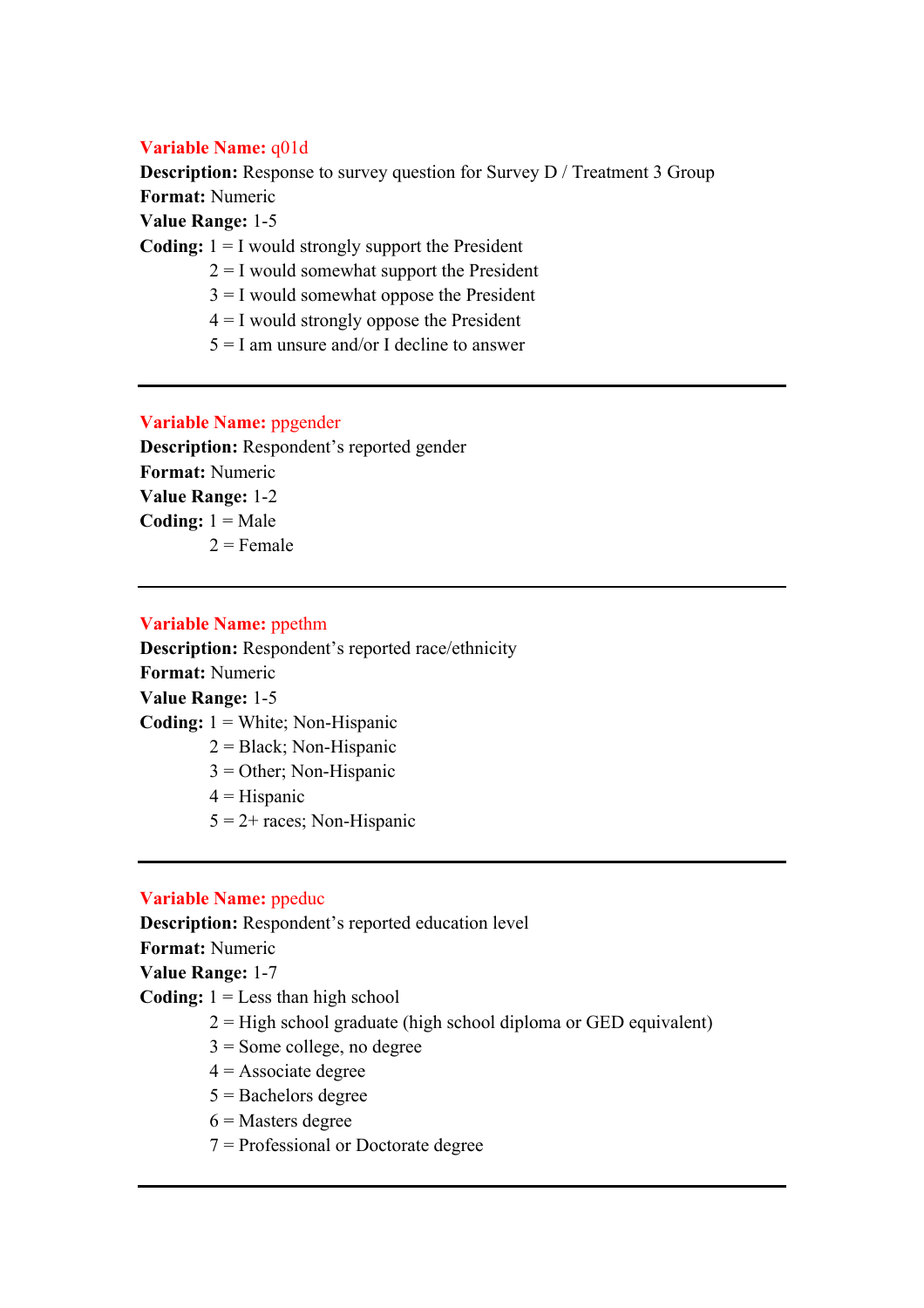#### **Variable Name:** ppincimp

**Description:** Respondent's household income (profile and imputed) **Format:** Numeric **Value Range:** 1-19

**Coding:**  $1 =$  Less than \$5,000

 $2 = $5,000$  to \$7,499  $3 = $7,500$  to \$9,999  $4 = $10,000$  to \$12,499  $5 = $12,500$  to  $$14,999$  $6 = $15,000$  to \$19,999  $7 = $20,000$  to \$24,999  $8 = $25,000$  to \$29,999  $9 = $30,000$  to \$34,999  $10 = $35,000$  to \$39,999  $11 = $40,000$  to \$49,999  $12 = $50,000$  to \$59,999  $13 = $60,000$  to \$74,999  $14 = $75,000$  to \$84,999  $15 = $85,000$  to \$99,999 16 = \$100,000 to \$124,999  $17 = $125,000$  to \$149,999 18 = \$150,000 to \$174,999  $19 = $175,000$  or more

#### **Variable Name:** ppmarit

**Description:** Respondent's reported marital status **Format:** Numeric **Value Range:** 1-6 **Coding:** 1 = Married  $2 =$  Widowed

- $3$  = Divorced
- $4$  = Separated
- 5 = Never married
- $6 =$  Living with partner

# **Variable Name:** pphhhead

**Description:** Whether or not the respondent is the household head **Format:** Numeric **Value Range:** 1-2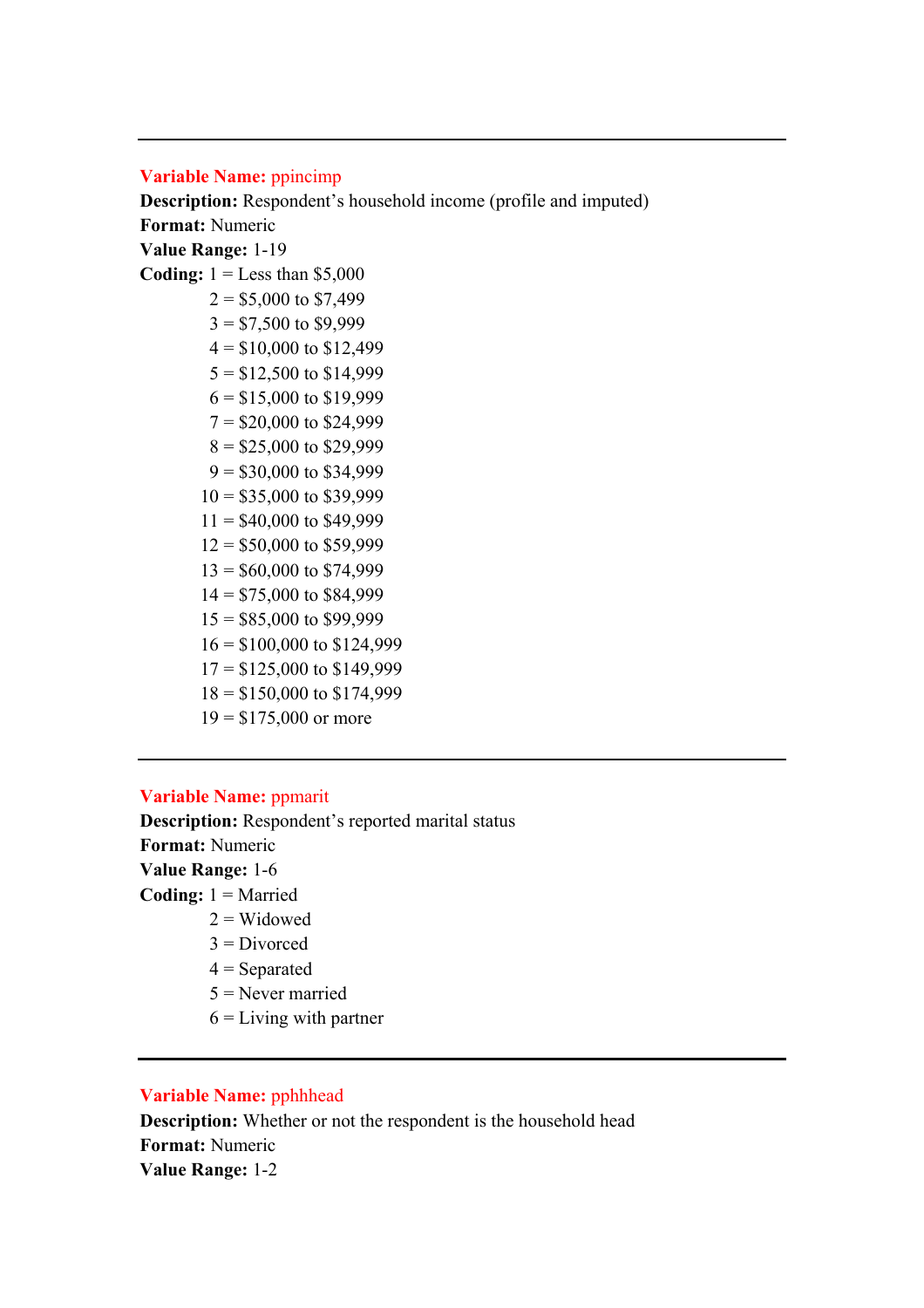# **Variable Name:** pphhsize

**Description:** Total number of members in household **Format:** Numeric **Value Range:** 1-8 **Coding:** N/A

# **Variable Name:** ppwork

**Description:** Respondent's current employment status **Format:** Numeric **Value Range:** 1-7 **Coding:** 1 = Working – as a paid employee  $2 = Working – self-employed$  $3 = Not working - on temporary layout from a job$  $4 = Not working - looking for work$  $5 = Not working - retired$  $6$  = Not working – disabled  $7 = Not working - other$ 

### **Variable Name:** pprent

**Description:** Ownership status of living quarters **Format:** Numeric **Value Range:** 1-3 **Coding:** 1 = Owned or being bought by respondent/member of their household  $2$  = Rented for cash

3 = Occupied without payment of cash rent

# **Variable Name:** pphouse

**Description:** Housing type

**Format:** Numeric

**Value Range:** 1-5

**Coding:** 1 = A one-family house detached from any other house

 $2 = A$  one-family house attached to one or more houses

 $3 = A$  building with 2 or more apartments

- $4 = A$  mobile home
- $5 =$ Boat, RV, van, etc.